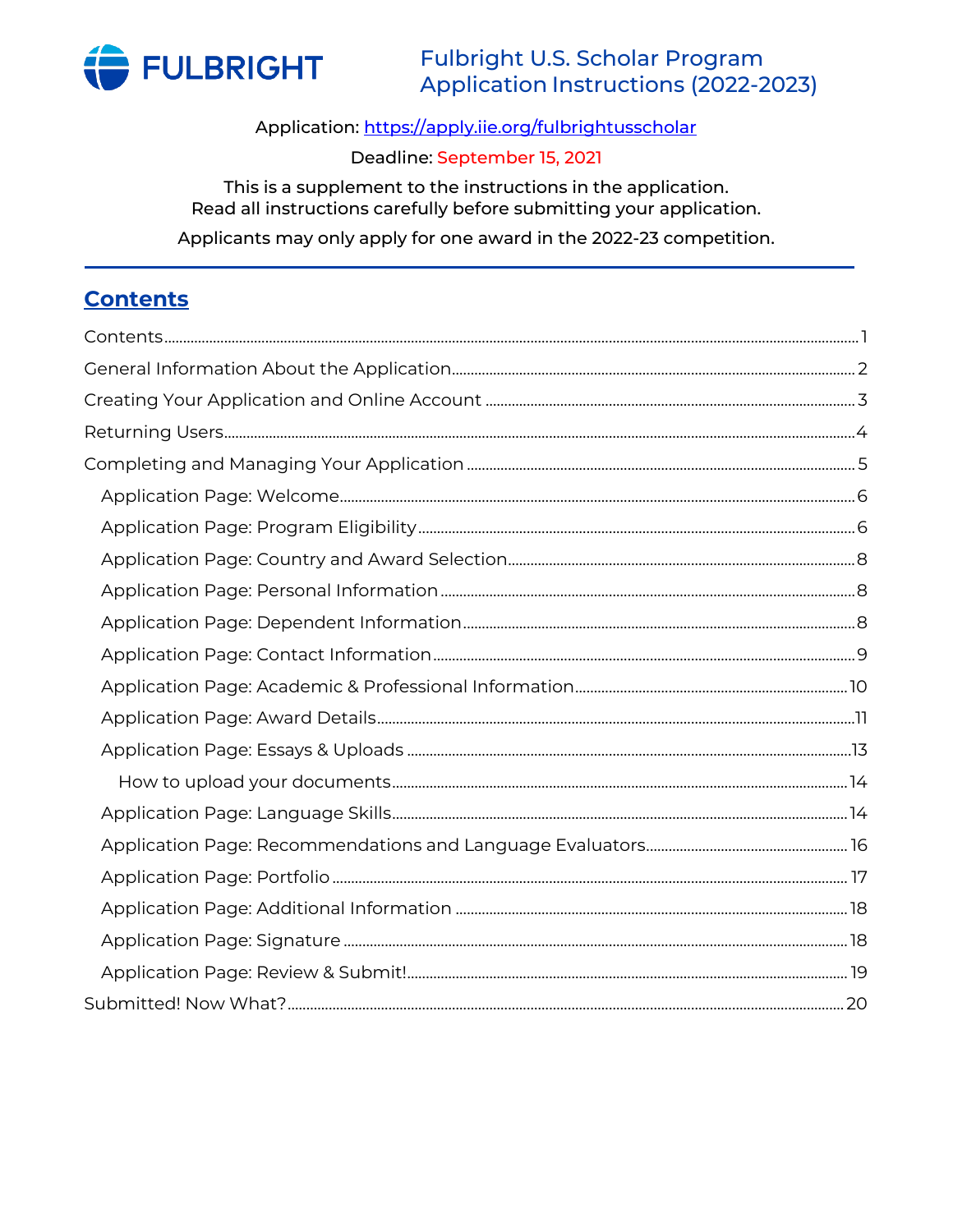

# <span id="page-1-0"></span>General Information About the Application

The application is supported by most browsers. We highly recommend that you use a current version of [Google Chrome,](https://www.google.com/chrome/) which supports Windows, Mac, and Linux platforms.

Prior to starting an application, please complete the following steps:

## **Step 1: Review the requirements for submitting an application**

- [Eligibility](https://cies.org/programs/us-scholar-awards#eligibility)
- [Award description](https://awards.cies.org/)
- [Application guidelines](https://cies.org/programs/us-scholar-awards#application)

## **Step 2: Record your username and password in a safe place**

Your email address is your username. When you create your account for your application, record your password in a secure place. If necessary, you can reset your password by clicking *Forgot Your Password* on the log-in page.

### **Step 3: Complete the application**

You do not need to complete this application at one time. You can re-enter at any time to edit your application. However, once you SUBMIT your application, you CANNOT make changes to it.

To complete your application correctly, please read all instructions and answer all questions completely and carefully.

## **Additional tips:**

- Do not: Have the application open in multiple tabs in the same browser.
- Do: Have these instructions and the award description available for reference.
- Do: Use proper capitalization and proofread. Avoid using all capital letters (e.g., FULBRIGHT) and/or all lowercase (e.g., fulbright); correct use/spelling: Fulbright.
- Do: Prepare answers to longer questions ahead; you can copy and paste information into all text boxes.
- Do: Prepare required documents and save them in PDF format. This helps to preserve any formatting and special characters in your uploaded documents.
- Do not: Use special characters in text boxes, such as letters with accent marks.
- Do: Answer all questions. Questions that are required are marked with an asterisk (\*). You will not be able to submit your application until all required items are complete.

## **Step 4: Submit the application**

Once you have entered all required information, including recommenders (and foreign language evaluators, if needed), review your application for errors.

When all information is correct and complete, submit your application. Once you submit you CANNOT make changes to your application.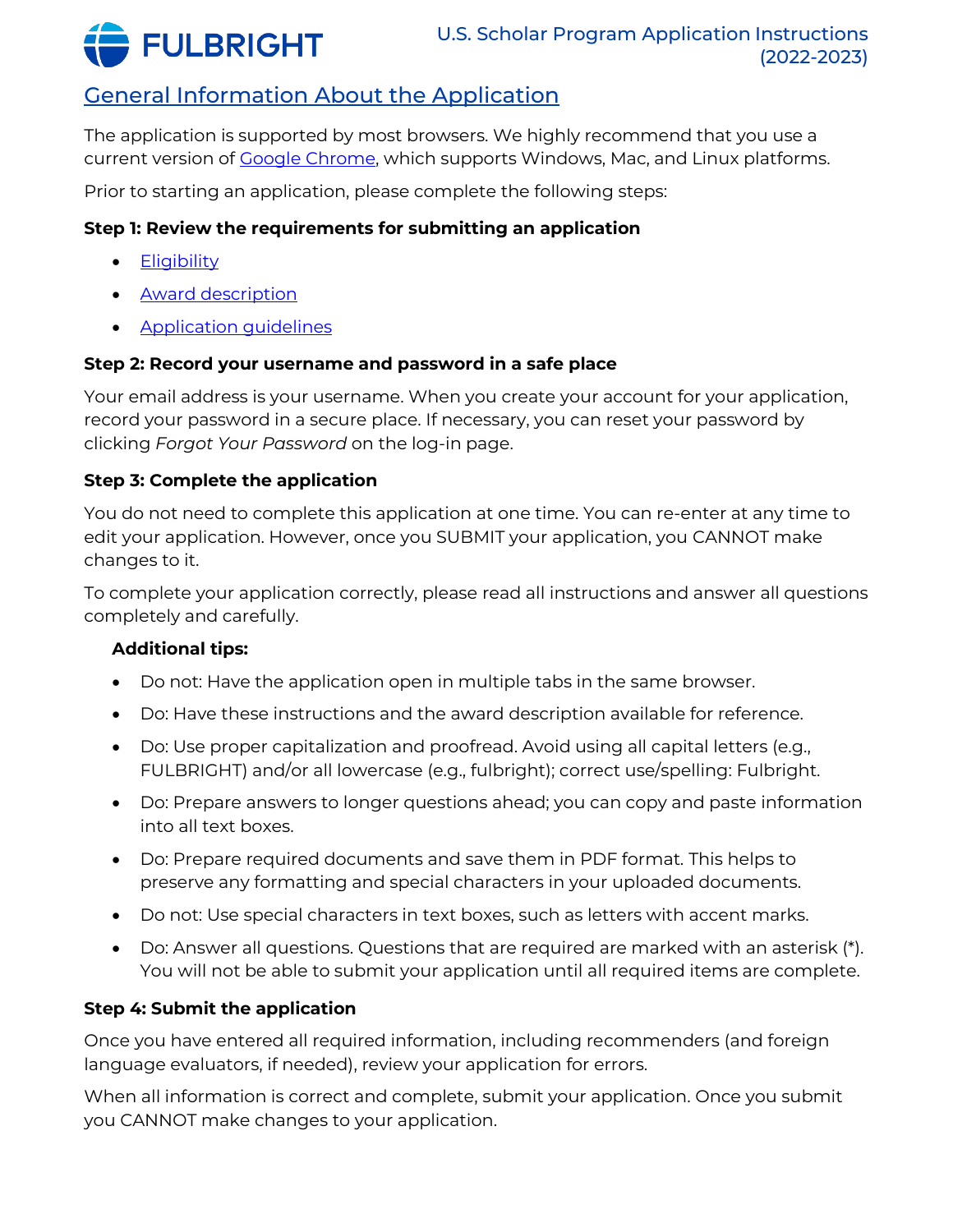

## <span id="page-2-0"></span>Creating Your Application and Online Account

- To start, go to<https://apply.iie.org/fulbrightusscholar> and click *Create an account*. You may only apply to one award per application cycle (e.g., the 2022-23 competition).
	- Returning users, [click here.](#page-3-0)
- Enter your email address, first name, last name, and select your date of birth (Month-Date-Year) from the dropdown menus. **Your name must be entered exactly the way it appears (or will appear) on your passport.**

| <b>Register</b>                                                           |  |  |  |
|---------------------------------------------------------------------------|--|--|--|
| To register for an account, please enter the information requested below. |  |  |  |
| <b>Email Address</b>                                                      |  |  |  |
| <b>First Name</b>                                                         |  |  |  |
| <b>Last Name</b>                                                          |  |  |  |
| <b>Birthdate</b>                                                          |  |  |  |
|                                                                           |  |  |  |
| Continue                                                                  |  |  |  |

**Note**: Use an email address that you use regularly and will be able to access for at least one year after submitting your application. This is the email address you will use to log in to your application account, and the address to which updates and notifications will be sent.

- Click *Continue*. You will receive an email from IIE [\(apply@iie.org\)](mailto:apply@iie.org) with the subject, "Application Registration", confirming you have created an account. The email will include a link to the application and a temporary PIN. Follow the instructions in the email to activate your account using the temporary PIN.
- You will be prompted to enter your PIN and then create a password to complete login.

| Email                |                                                                                                                         |
|----------------------|-------------------------------------------------------------------------------------------------------------------------|
| Account              |                                                                                                                         |
|                      |                                                                                                                         |
| Temporary PIN        |                                                                                                                         |
| Birthdate            | $\check{~}$<br>$\checkmark$<br>$\check{~}$                                                                              |
|                      |                                                                                                                         |
| Login                |                                                                                                                         |
|                      |                                                                                                                         |
| <b>Set Password</b>  |                                                                                                                         |
|                      | To protect the security of your account, please specify a new password. The password must meet complexity requirements. |
|                      |                                                                                                                         |
|                      | X At least one letter                                                                                                   |
| New Password         |                                                                                                                         |
|                      | X At least one capital letter                                                                                           |
| New Password (again) | X At least one number                                                                                                   |
|                      | SC Be at least 12 characters                                                                                            |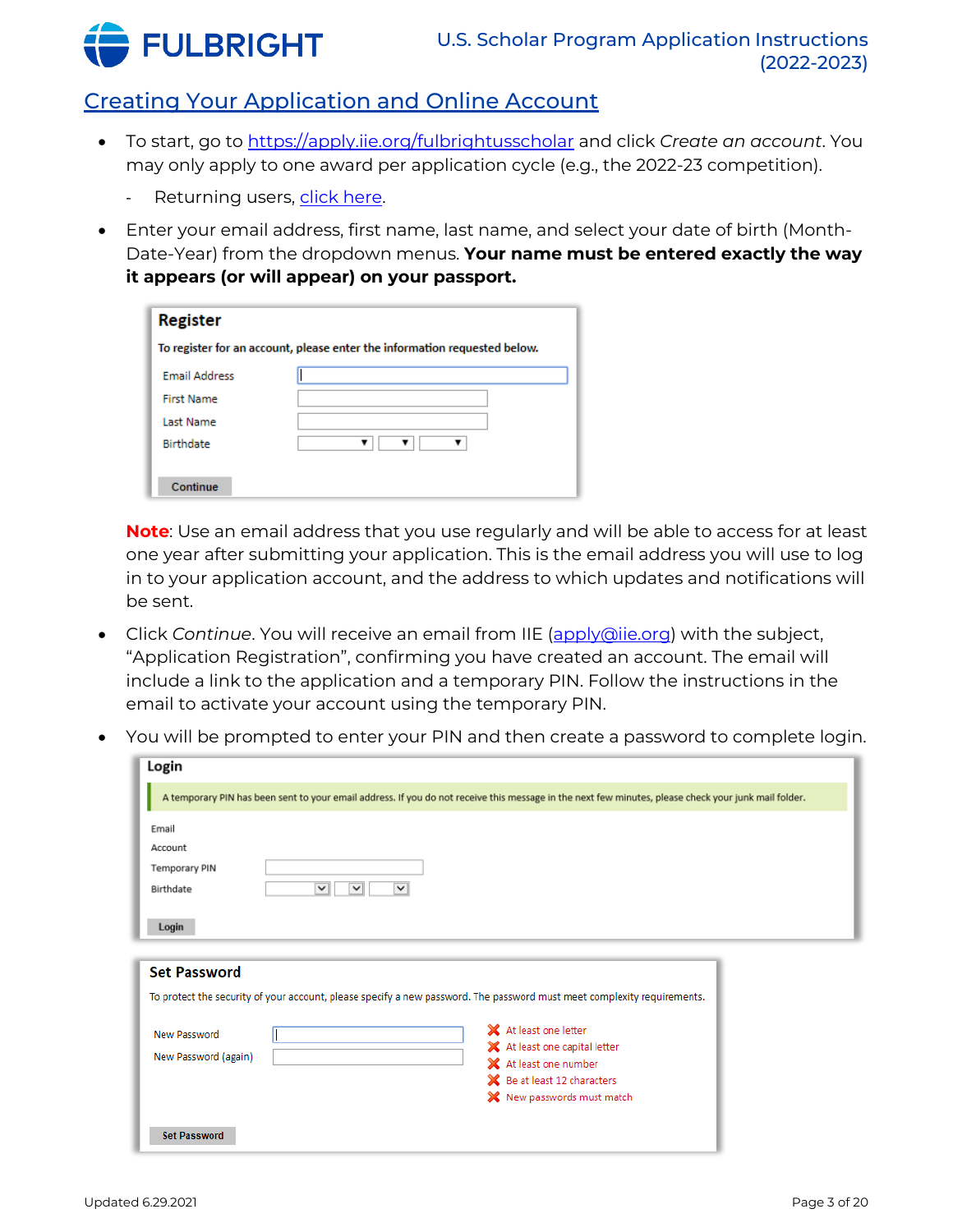

• You will be prompted to start and then create your application.

| <b>Application Management</b>                               |                              |                |                  |
|-------------------------------------------------------------|------------------------------|----------------|------------------|
| <b>Your Applications</b>                                    |                              |                |                  |
| <b>Type</b>                                                 | <b>Status</b>                | <b>Started</b> | <b>Submitted</b> |
| You have not yet started an application using this account. |                              |                |                  |
|                                                             | <b>Start New Application</b> |                |                  |
| <b>Start New Application</b>                                |                              |                |                  |
| <b>Fulbright Program</b>                                    |                              |                |                  |
| Fulbright U.S. Scholar Program                              |                              |                |                  |
|                                                             |                              |                |                  |
|                                                             |                              |                |                  |
|                                                             |                              |                |                  |
|                                                             |                              |                |                  |
|                                                             |                              |                |                  |
| <b>Create Application</b><br>Cancel                         |                              |                |                  |

• You will be prompted to open your application

| <b>Your Applications</b>                                          |                                   |               |                |                  |
|-------------------------------------------------------------------|-----------------------------------|---------------|----------------|------------------|
| <b>Type</b>                                                       |                                   | <b>Status</b> | <b>Started</b> | <b>Submitted</b> |
| You have started 1 application, listed below, using this account. |                                   |               |                |                  |
| Fulbright U.S. Scholar Program                                    |                                   | In Progress   | 02/27/2019     |                  |
|                                                                   | <b>Start New Application</b>      |               |                |                  |
|                                                                   | <b>Application Details</b>        |               |                |                  |
|                                                                   | 02/27/2019<br>Started             |               |                |                  |
| <b>Status</b>                                                     | In Progress                       |               |                |                  |
|                                                                   | <b>Fulbright Program</b>          |               |                |                  |
|                                                                   | Fulbright U.S. Scholar Program    |               |                |                  |
|                                                                   |                                   |               |                |                  |
|                                                                   |                                   |               |                |                  |
|                                                                   |                                   |               |                |                  |
|                                                                   |                                   |               |                |                  |
|                                                                   | <b>Open Application</b><br>Cancel |               |                |                  |
|                                                                   |                                   |               |                |                  |

## <span id="page-3-0"></span>Returning Users

- If you started an application or if you applied for the 2020-21 or 2021-22 competition and are reapplying for the 2022-2023 competition, after logging in, click "Start New Application" to start your application for 2022-2023.
- If you applied for an earlier competition, you will need to create a new application account using the instructions above.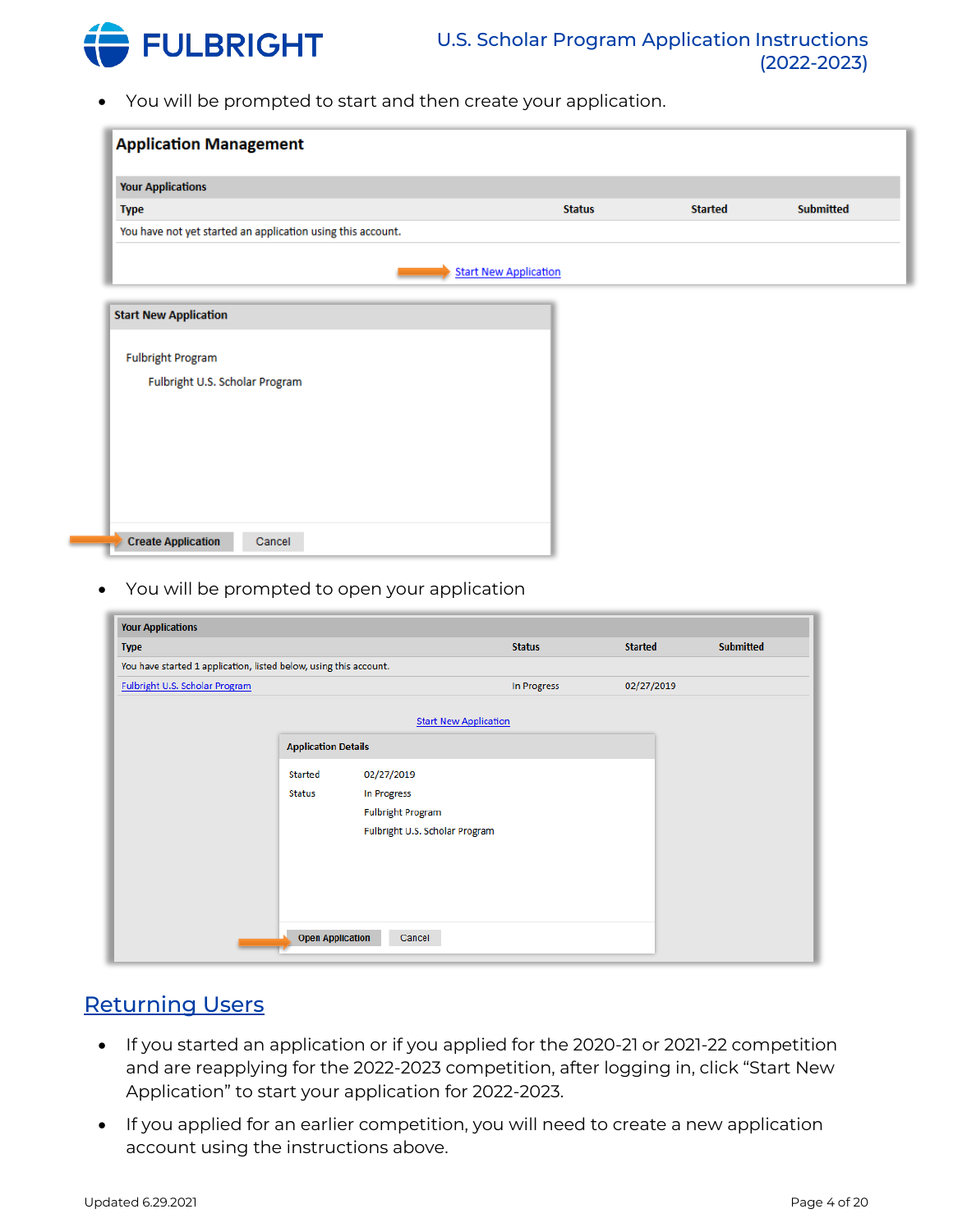

## <span id="page-4-0"></span>Completing and Managing Your Application

### RETURNING TO YOUR APPLICATION

- To return to your application: Go to the application.
- Under "Returning Users", click Log in and enter your email address and password.
- If you do not remember your password, click *Forgot your password?* and follow the resulting instructions.
- Then, open your application to update it (if not yet submitted), view it (if submitted), or view the status (if submitted).

### EDITING YOUR APPLICATION – PRIOR TO SUBMISSION

- You may log in at any time to review and edit your application form, upload documents, and enter recommender information.
- To save your application, click Save and Continue at the bottom of the page.

**Note:** The application will automatically log you out after 60 minutes of inactivity, so it is best to save your application frequently (click *Save and Continue* and proceed to the next page or return to the page you were working on).

• Preview your application before submitting.

#### REVIEWING YOUR APPLICATION – AFTER SUBMISSION

- After you SUBMIT your application, you CANNOT make any changes to it.
- You may continue to log in to your account to view the information you have submitted, save a PDF of your application form, and manage your recommenders (and foreign language evaluators, if applicable).

#### LETTERS OF RECOMMENDATION AND FOREIGN LANGUAGE EVALUATIONS

### **Note: Your application and all letters and evaluations must be submitted by the application deadline.**

- Letters of recommendation (and foreign language evaluations, if needed) will be submitted directly to your application by the recommenders/evaluators you registered in the application.
- You may submit your application before your letters of recommendation and language evaluations have been submitted. You will still be able to monitor their receipt after you have submitted your application.
- If your recommender is unavailable, you will have the option to exclude the recommender and add an alternative after you submit the application.

### The following pages in this document supplement the instructions in the application.

Reminder: Please do not open the application in multiple tabs in the same browser.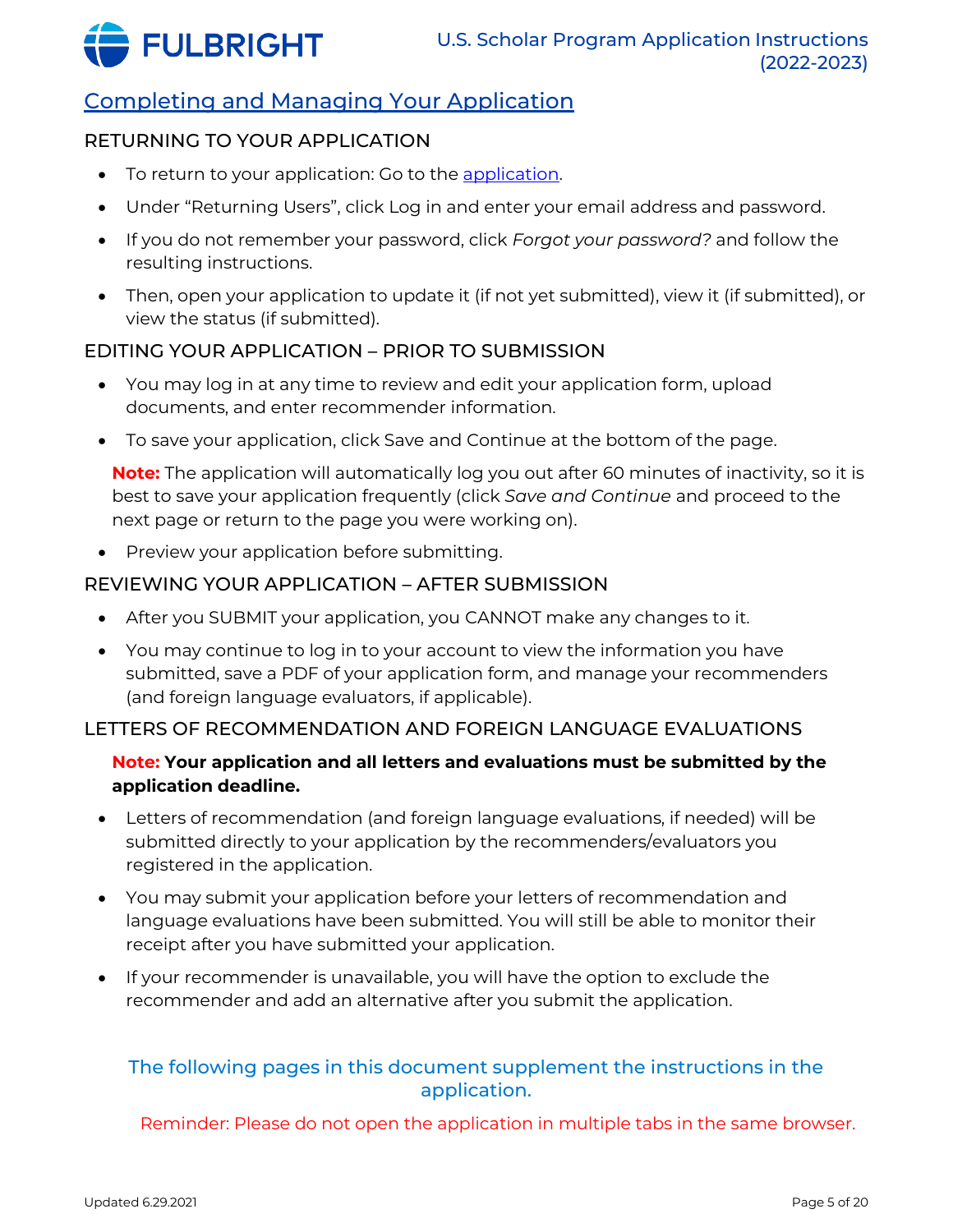

## <span id="page-5-0"></span>Application Page: Welcome

This contains information about the program and application.

After reviewing, click *Save and Continue* to advance to the next page.

## <span id="page-5-1"></span>Application Page: Program Eligibility

This page addresses essential program eligibility and program selection. All questions are required. (See [Eligibility\)](https://cies.org/programs/us-scholar-awards#eligibility)

#### • **Prior Fulbright U.S. Scholar grant**

**Note:** Recipients of a Fulbright Scholar grant are eligible to apply for another Fulbright Scholar grant *two years after the date of completion of the previous grant*. (For serial or Flex grants, the two-year period begins at the end of the final grant in the series.)

| <b>Previous Fulbright Scholar Grants</b>                                                                                                                                                                                                                                   |
|----------------------------------------------------------------------------------------------------------------------------------------------------------------------------------------------------------------------------------------------------------------------------|
| Recipients of a Fulbright Scholar grant are eligible to apply for another Fulbright Scholar grant two years after the date of<br>completion of the previous grant. (For serial or Flex grants, the two-year period begins at the end of the final grant in the<br>series.) |
| Recipients of a Fulbright Specialist Program grant are not required to adhere to the two-year waiting period before applying<br>for a Fulbright Scholar grant.                                                                                                             |
| Have you completed or undertaken a Fulbright Scholar grant within the past two years? *<br>$\checkmark$                                                                                                                                                                    |

#### • **U.S. citizenship**

**Note:** Applicants must be U.S. citizens at the time of application for the Fulbright U.S. Scholar Program.

- If *No*: If you are not a U.S. citizen, please see the **Fulbright Visiting Scholar Program**.

| <b>Citizenship</b>                                                                                                                                                                                                                                  |
|-----------------------------------------------------------------------------------------------------------------------------------------------------------------------------------------------------------------------------------------------------|
| Candidates must be citizens of the United States of America.                                                                                                                                                                                        |
| Are you a U.S. Citizen? *<br>$\checkmark$                                                                                                                                                                                                           |
| Note: In some cases, it may not be feasible for a dual-citizen to participate in a Fulbright program in the country of his or her<br>other nationality due to host country law or policy. Please review the award description for more information. |

### • **Residence Abroad**

**Note:** Candidates who have resided abroad for five or more consecutive years in the six-year period preceding the date of application are ineligible. In this case, a period of nine months or more during a calendar year is considered to constitute a full year abroad.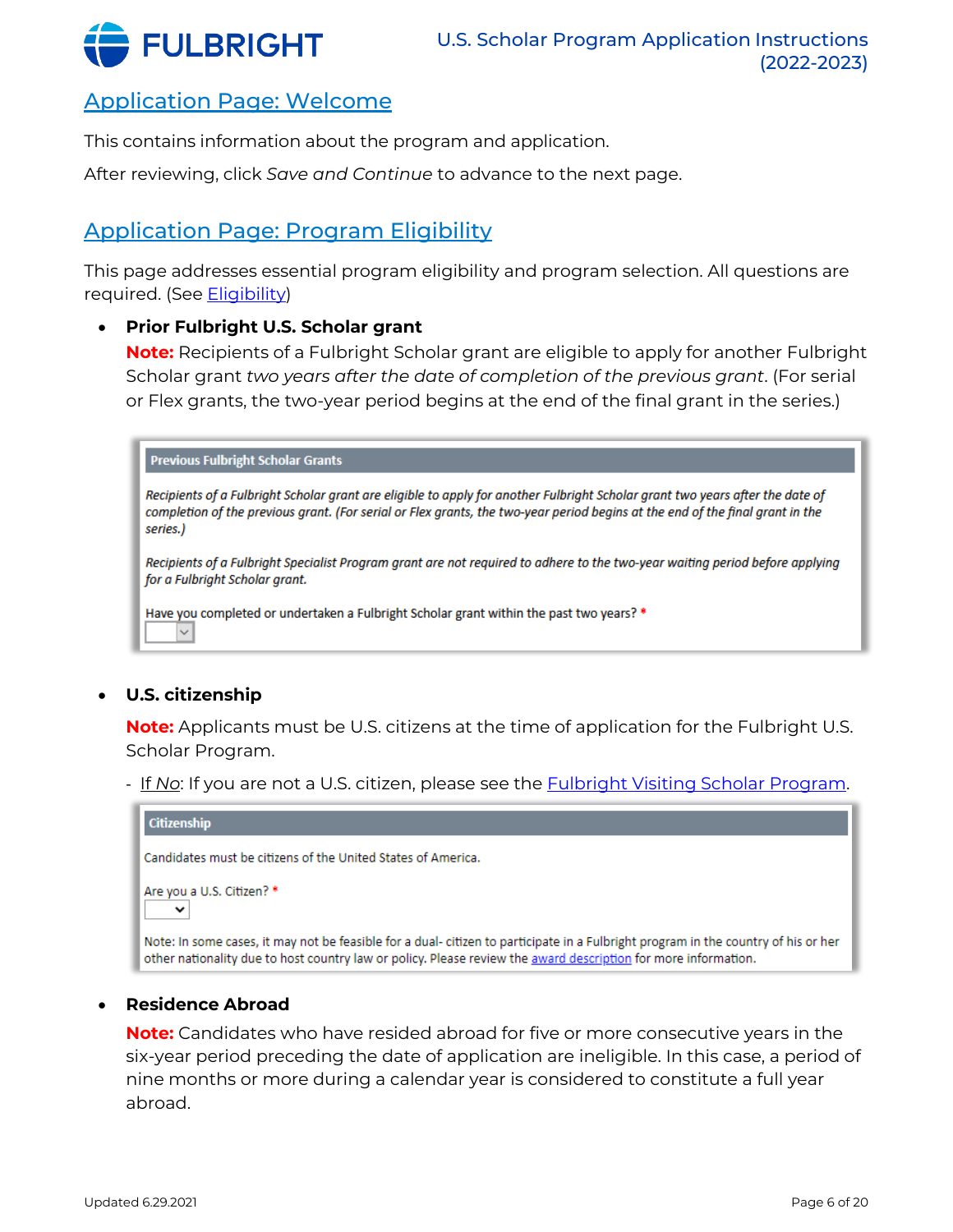

#### **Residence Abroad**

Have you resided or traveled abroad for five consecutive years or longer in the last six years preceding the application deadline? \* Note: a period of nine months or more during a calendar year is considered to constitute a full year abroad.

 $\checkmark$ 

- **Select the program** to which you are applying (e.g., *Fulbright U.S. Scholar Program*).
- For the U.S. Scholar Program, you will then be prompted to indicate whether the award to which you are applying allows for grant activities in multiple countries. (If you are not sure: click *award* in the application or the link below to see the list of multicountry awards in the Catalog)
	- *Yes*: The award is among the [multi-country awards](https://awards.cies.org/search?mefibs-form-homepage-field_world_area%5B%5D=157&mefibs-form-homepage-search_api_views_fulltext=&mefibs-form-homepage-field_award_multi_country=All&mefibs-form-homepage-field_award_type_list%5B%5D=1793&mefibs-form-homepage-field_award_activity%5B%5D=1576&mefibs-form-homepage-field_award_grant_length=All&mefibs-form-homepage-field_award_degree_reqs=All&mefibs-form-homepage-field_invitation_req%5B%5D=letter_req&mefibs-form-homepage-field_career_profile%5B%5D=1800&mefibs-form-homepage-mefibs_block_id=homepage&op=Search+Awards) in the Catalog of Awards
	- *No*: The award is to a single country

| <b>Program</b>                                                                                         |  |  |  |
|--------------------------------------------------------------------------------------------------------|--|--|--|
| To which program are you applying? *                                                                   |  |  |  |
| Fulbright U.S. Scholar Program                                                                         |  |  |  |
| Fulbright International Education Administrator (IEA) Awards                                           |  |  |  |
| Fulbright Public Policy Fellowship                                                                     |  |  |  |
| Are you applying to an award that allows for grant activities in multiple countries? *<br>$\checkmark$ |  |  |  |

#### • **Data Privacy Consent**

Data Privacy Consent for Applicants & Participants of IIE-Managed Programs

IIE values your privacy, and we encourage you to read our Program Privacy Statement that is located on the privacy page on IIE's website.

As this notice is intended for all applicants and participants of IIE-managed programs, the Program Privacy Statement outlines how IIE handles your data and includes the types of data we process, why we process it and with whom we share it.

Please note that IIE may be required to process data that is generally considered to be sensitive. IIE only processes this information when it is necessary to execute the management of your application or program. Please review the "What Types of Sensitive Personal Data Do We Process?" section of the Program Privacy Statement for more details.

I have read IIE's Program Privacy Statement and give consent for IIE to process my data. \*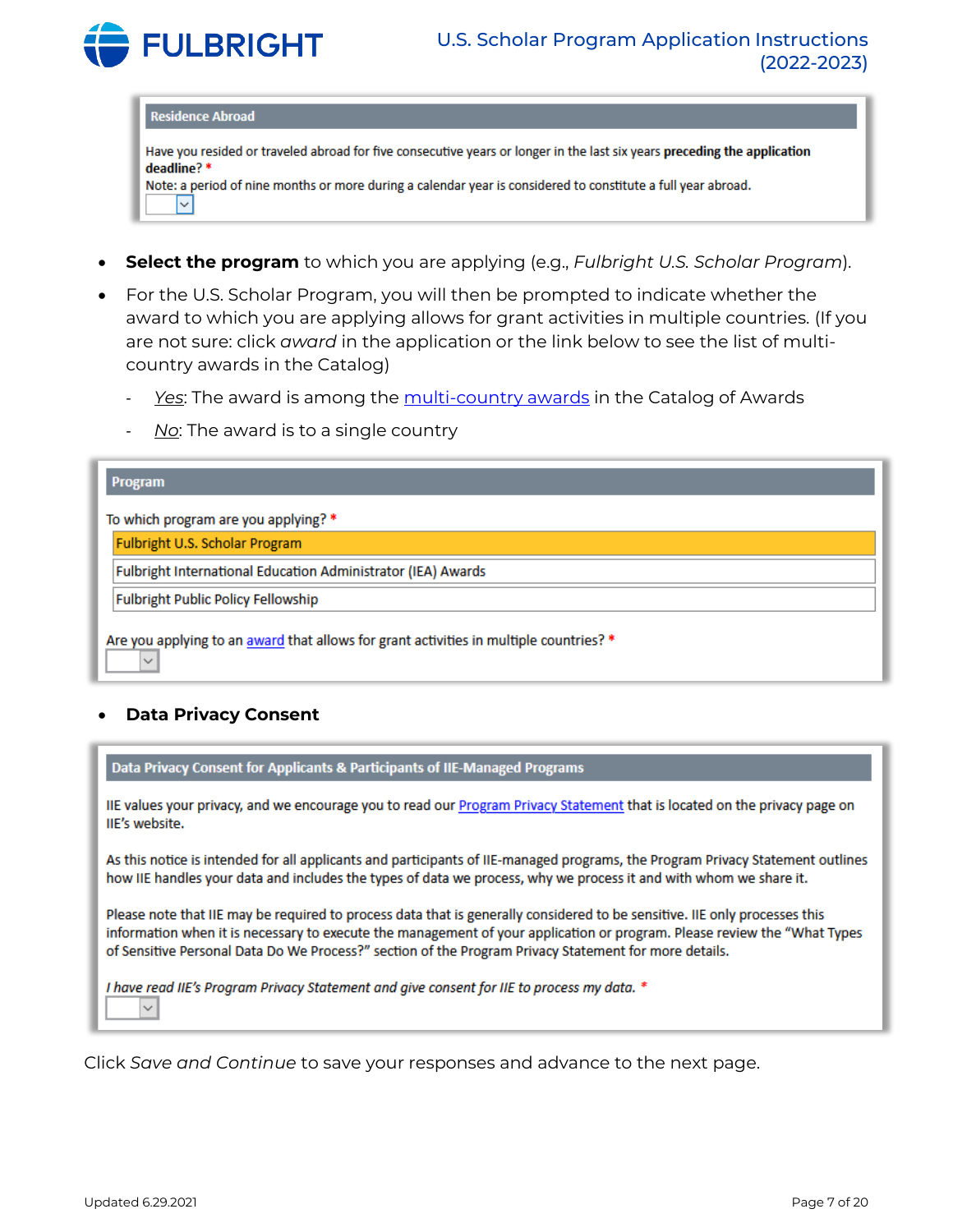

# <span id="page-7-0"></span>Application Page: Country and Award Selection

Select the country and award to which you are applying. Key details about the award will appear when the award is selected, as well as a link to the award for reference.

#### **If you are applying to a single country:**

- You will be prompted to select your host country and award.
- To change countries or awards, return to this section to select the new country or award.

#### **If you are applying to a multi-country award:**

- You will be prompted to select the award (a warning may appear; it should disappear once you select an award)
- You will then be prompted to select the countries (or country) you propose to undertake your project under *Country Selection – Multi-Country Award*

### **If you decide to change from a single-country award to a multi-country award (or the reverse):**

- Return to the Program Eligibility page to change your response(s) in the Program section.
- Continue to the Country and Award page and proceed as above.

**Note:** You will not be able to change this after submitting the application.

Click *Save and Continue* to save your responses and advance to the next page.

## <span id="page-7-1"></span>Application Page: Personal Information

Enter your biographical information.

#### Note:

- **Name**: Enter your name exactly as it appears on your passport.
- **Preferred first/given name**: Also known as a nickname, only enter a preferred name if it is DIFFERENT than your legal name (e.g., Alex instead of Alexander).

Click *Save and Continue* to save your responses and advance to the next page.

## <span id="page-7-2"></span>Application Page: Dependent Information

This page will only appear if you entered more than "0" dependents on the *Personal Information* page.

- For each dependent expected to accompany you, enter their details.
- If the number of dependents you expect to accompany you changes while you are completing the application, return to the Personal Information page to change the number, then proceed to this page to add or correct any details as needed.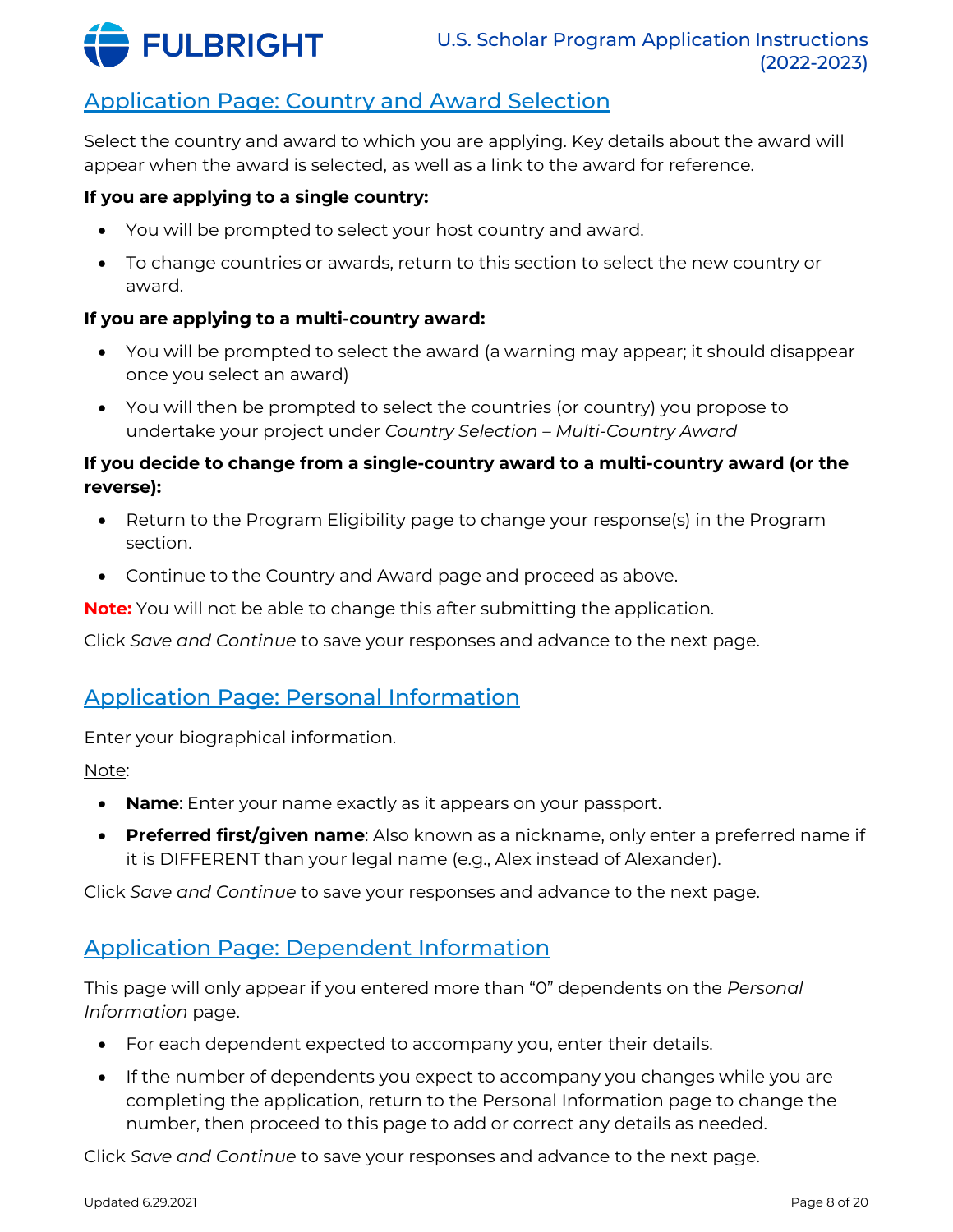

# <span id="page-8-0"></span>Application Page: Contact Information

Enter your contact information.

Note:

- Enter your **permanent address**:
	- This is the physical address where you live.
	- Select the country where you live from the dropdown list first. Based on your country selection, the subsequent fields will change to match the address format of that country.
	- Complete the remaining address fields. Please spell out abbreviations (Street, Road, etc.). Do not use accents or special characters.
	- Postal code: For applicants in the U.S., the 9-digit zip code (zip+4) is required (use [this look up tool\)](http://zip4.usps.com/zip4/).
- Indicate if your **current mailing address** (i.e., the address where you receive mail) is the same as the permanent address you entered above. *They do not have to be the same.*
	- No: A second address section will appear where you may enter your mailing address information and the dates of validity.
	- Yes: proceed to the next section.
- Enter your **telephone numbers** as appropriate, starting with "1".
	- If you reside outside the U.S. and have an international phone number, include the country code.
	- If you have a U.S. number and the number you enter turned red, re-enter it with a "1" at the beginning.
- The **email address** used to create your account will appear in the primary email address field and will not be editable.
	- Please provide a different Alternate/ Secondary Email address that can be used to contact you if you cannot be reached via your primary email address.

**Note:** All system-generated emails, application updates, and notifications will continue to go to your primary email address.

• Enter your **emergency contact information**. The individuals you list may be contacted in the event of an emergency while you are participating in award activities.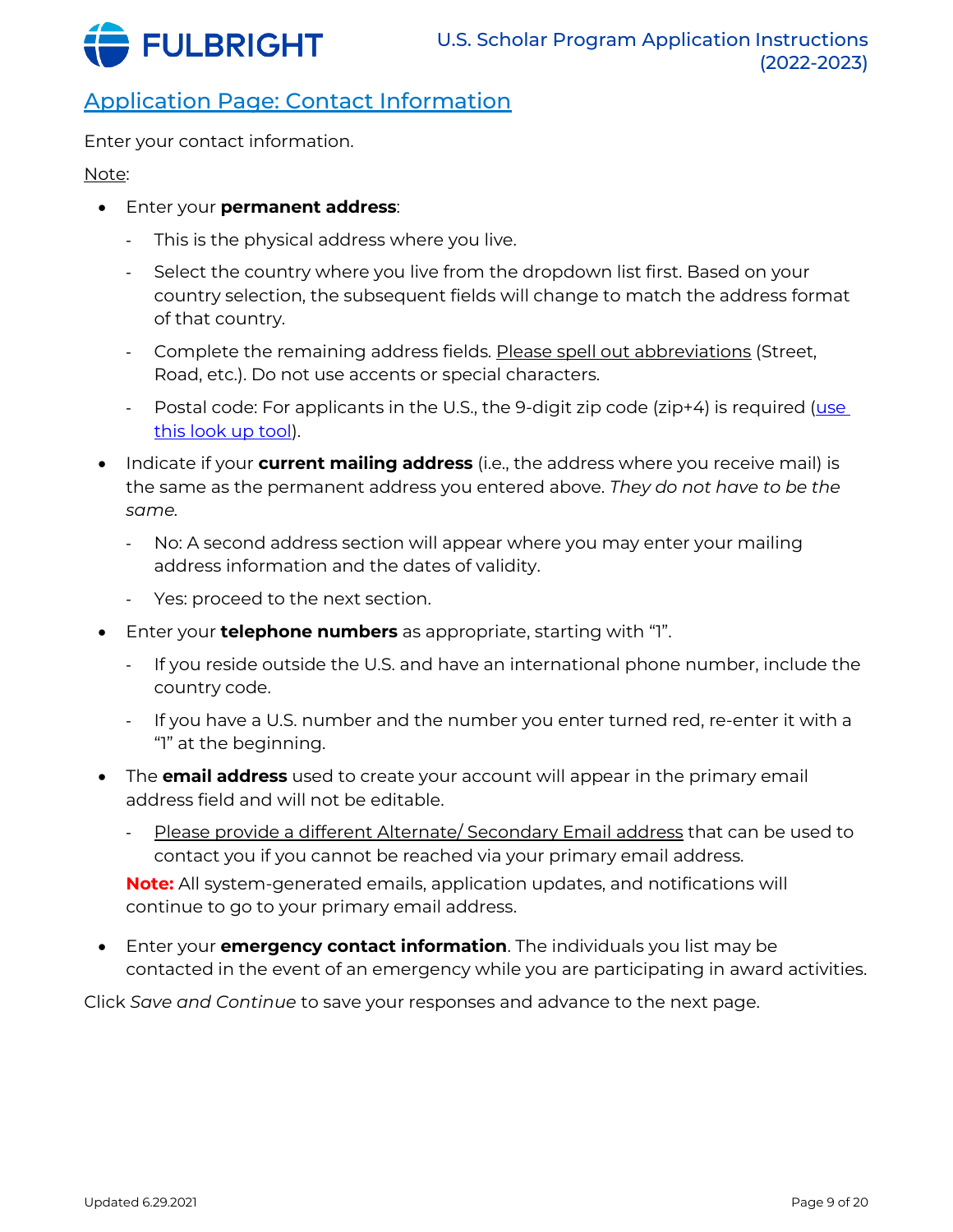

## <span id="page-9-0"></span>Application Page: Academic & Professional Information

This page collects information about your academic and professional background, including your current employment, academic degrees, accomplishments, experience abroad, and previous Fulbright grant(s), if applicable.

Note:

- **Title**: Select the title closest to your current academic or professional title.
	- If there is no appropriate option after reviewing the list, please select "Other" from the dropdown and enter your title in the text box that appears.
- **Current Institution/Employer**: If you have more than one employer or role, enter the details for your primary employer and ensure your curriculum vitae/resumé presents all of your roles and employers clearly.
	- School and Department: Please spell out abbreviations (e.g., "College of Arts and Sciences" instead of "Arts and Sciences", "Department of Marketing" instead of "Marketing".
- **Current Institution/Employer Address**: This is your professional address and is required even if you entered "No Affiliation" in the prior section.
- **Academic History**: Enter all degrees/academic credentials, including those in progress.

- Click Add Academic History and complete the pop-up form.

#### Note:

- Type in the name of the institution; as you type, a list will appear. Select from the list. If your institution is not listed, type the full name of the institution in this field.
- All address fields are required.
- "Actual Name of Degree or Diploma" is the name of the degree, e.g., Master of Arts. Please do not enter your name here.
- If the degree or diploma is in progress, list expected date of conferral for Date Degree Received. You MUST include any education institutions you are currently attending (even if you have not yet

| <b>Academic History</b>                                                                                                              |                                                          | $\times$ |  |
|--------------------------------------------------------------------------------------------------------------------------------------|----------------------------------------------------------|----------|--|
| Type your institution name. If the institution is not listed in the results, type the full name of the institution in<br>this field. |                                                          |          |  |
| Institution *                                                                                                                        |                                                          |          |  |
|                                                                                                                                      | Institution Location (all address fields are required) * |          |  |
| Country                                                                                                                              | <b>United States</b><br>$\checkmark$                     |          |  |
| Street                                                                                                                               |                                                          |          |  |
|                                                                                                                                      |                                                          |          |  |
| City                                                                                                                                 |                                                          |          |  |
| State                                                                                                                                | Select State<br>$\checkmark$                             |          |  |
| Postal Code                                                                                                                          |                                                          |          |  |
| Level of Study *                                                                                                                     | $\checkmark$                                             |          |  |
| Name of Diploma or<br>Degree Equivalent *                                                                                            | $\checkmark$                                             |          |  |
| Actual Name of Degree<br>or Diploma                                                                                                  |                                                          |          |  |
| Discipline *                                                                                                                         |                                                          |          |  |
| Date Degree Received *                                                                                                               |                                                          |          |  |
|                                                                                                                                      | Degree is not expected to be awarded                     |          |  |
| If a degree is in progress, list expected date of conferral for Date Degree Received.                                                |                                                          |          |  |
| Cancel<br>Save                                                                                                                       |                                                          |          |  |

completed your educational program) and estimated date of graduation/completion (if applicable).

Click Save.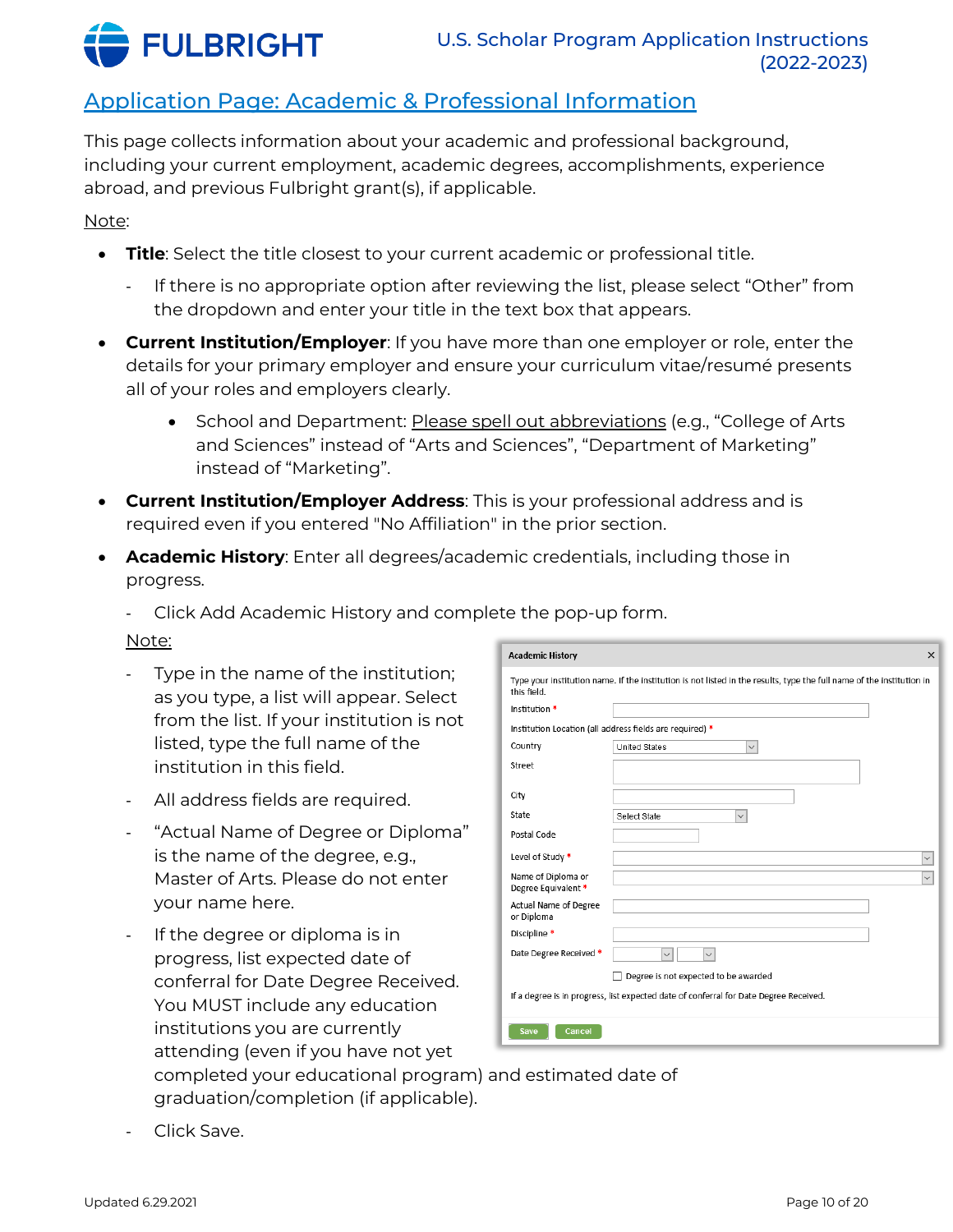

- **Accomplishments**: Enter your five most significant professional accomplishments into the text boxes (one per box).
	- These may include honors, awards, publications, exhibitions, etc.
	- 150-character limit per text box

### • **Previous Fulbright Grants**

**Note:** Recipients of a Fulbright Scholar grant are eligible to apply for another Fulbright Scholar grant *two years after the date of completion of the previous grant*. (For serial or Flex grants, the two-year period begins at the end of the final grant in the series.) Recipients of a Fulbright Specialist Program grant are not required to adhere to the two-year waiting period before applying for a Fulbright Scholar grant.

If *Yes*:

- For each prior grant, click Add New, complete the pop-up form, and click Save. Academic year corresponds to the academic year in which you received and began the Fulbright grant.

| <b>Previous Fulbright Grants</b> |                                                                                                                                                                                       | × |
|----------------------------------|---------------------------------------------------------------------------------------------------------------------------------------------------------------------------------------|---|
| Award Type *<br>Grant Year *     | $\checkmark$<br>$\checkmark$                                                                                                                                                          | ⌒ |
|                                  | If you received a multi-country grant, indicate each host country; to select more than one country, hold the<br>'Ctrl' or Command (*) button while clicking the respective countries. |   |
| Host Country or                  | Afghanistan                                                                                                                                                                           |   |
| Countries <sup>*</sup>           | Albania                                                                                                                                                                               |   |
|                                  | Algeria                                                                                                                                                                               |   |
|                                  | Andorra                                                                                                                                                                               |   |

If you received a Fulbright Scholar grant (or more than one), enter your justification as to why you should be considered for another award in the text box. (Justification not needed for other types of grants.)

Click *Save and Continue* to save your responses and advance to the next page.

## <span id="page-10-0"></span>Application Page: Award Details

This section collects information about your proposed project. Please carefully review [award](https://awards.cies.org/) for any additional guidance or requirements.

- **Academic Discipline**: Select the most appropriate discipline and specialization information for your project from the dropdown menus. Enter additional details about the discipline and/or specialization of your project.
- **Portfolio**: For [some disciplines,](https://cies.org/application-requirements#Digital_Portfolio) applicants are asked to provide a digital portfolio. For these disciplines only, you will be prompted to indicate whether you will upload portfolio materials as part of your application.
	- $\bullet$  Yes: You will be directed to upload your materials on another page. Please follow the upload instructions listed.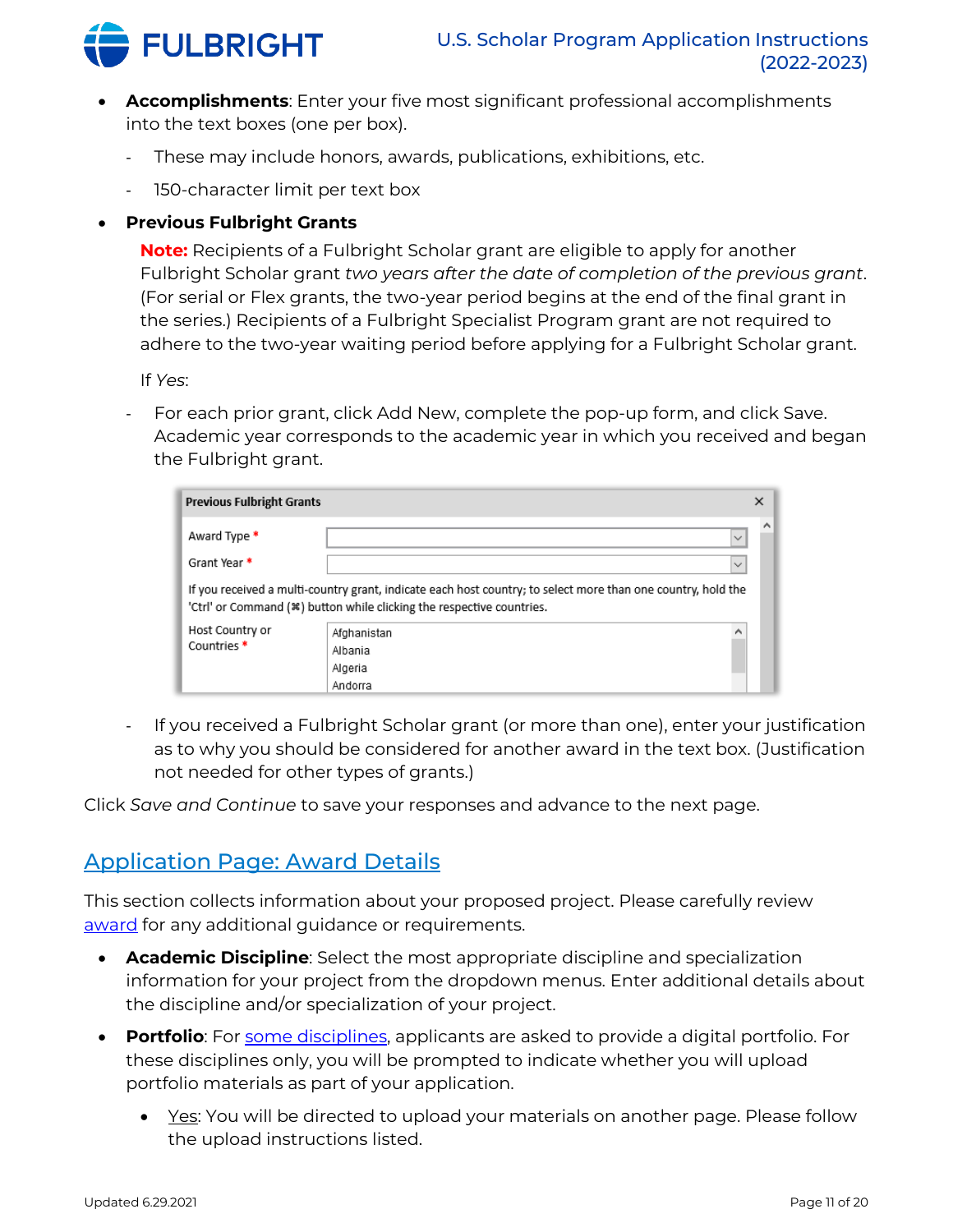

• No: Please provide a brief explanation why materials will not be uploaded.

#### **Notes**:

- Materials must be uploaded to your application. Providing a link to a website is not an accepted alternative.
- Applicants proposing translation projects should not submit a portfolio.
- **Award Activity**: You must select the award activity (even if there is only one option). The selected option will change color once selected (orange, below).
	- If you select a combination of activities (e.g., Teaching/Research), you will be prompted to enter the percent of time you propose to spend on each activity. Consult the [award description](https://awards.cies.org/) to determine if the award specifies the percentages; if so, select the corresponding percentages. Regardless, ensure your proposed project reflects this plan.

| Type of Activity * (please select)<br><b>Professional Project</b><br>Research<br><b>Teaching</b><br>Teaching/Research<br>Please indicate the proposed percent of time you plan to spend on each activity. *<br>If the award description specifies the time allocation, ensure the project statement also matches and reflects this (e.g., if the<br>award denotes 80% teaching and 20% research, then the project statement should reflect this requirement). | <b>Award Activity</b> |  |
|---------------------------------------------------------------------------------------------------------------------------------------------------------------------------------------------------------------------------------------------------------------------------------------------------------------------------------------------------------------------------------------------------------------------------------------------------------------|-----------------------|--|
|                                                                                                                                                                                                                                                                                                                                                                                                                                                               |                       |  |
|                                                                                                                                                                                                                                                                                                                                                                                                                                                               |                       |  |
|                                                                                                                                                                                                                                                                                                                                                                                                                                                               |                       |  |
|                                                                                                                                                                                                                                                                                                                                                                                                                                                               |                       |  |
|                                                                                                                                                                                                                                                                                                                                                                                                                                                               |                       |  |
|                                                                                                                                                                                                                                                                                                                                                                                                                                                               |                       |  |
|                                                                                                                                                                                                                                                                                                                                                                                                                                                               |                       |  |
|                                                                                                                                                                                                                                                                                                                                                                                                                                                               |                       |  |
| Teaching 50% / Research 50%                                                                                                                                                                                                                                                                                                                                                                                                                                   |                       |  |

#### • **Proposed Award Period and Host Institution**:

- Grant start date (month and year), grant length, and number of Flex segments (if available) must match the grant parameters listed in the [award description.](https://awards.cies.org/)
- Host Institution: To enter your proposed host institution, begin typing the name of the institution in the text box. If the name of your proposed host institution does not appear, type the name of the institution in full.
	- o If an institution is named in the award title, please enter the institution.
	- o If the award requires you to rank your institutional preferences, please list your first preference in the Proposed Institution box and any additional institutions in the Additional Comments.
	- o Consult the [award description](https://awards.cies.org/) for host institution requirements, if any.
- **Flex**: If Flex is offered for the award, you can propose two or three short-term stays in the host country over two years if required by the proposed project. For these awards only, you will be prompted to indicate whether you are proposing Flex, and if so, whether you propose two or three segments.
	- Consult the [award description](https://awards.cies.org/) for Flex grant parameters. Ensure your proposed project reflects this plan.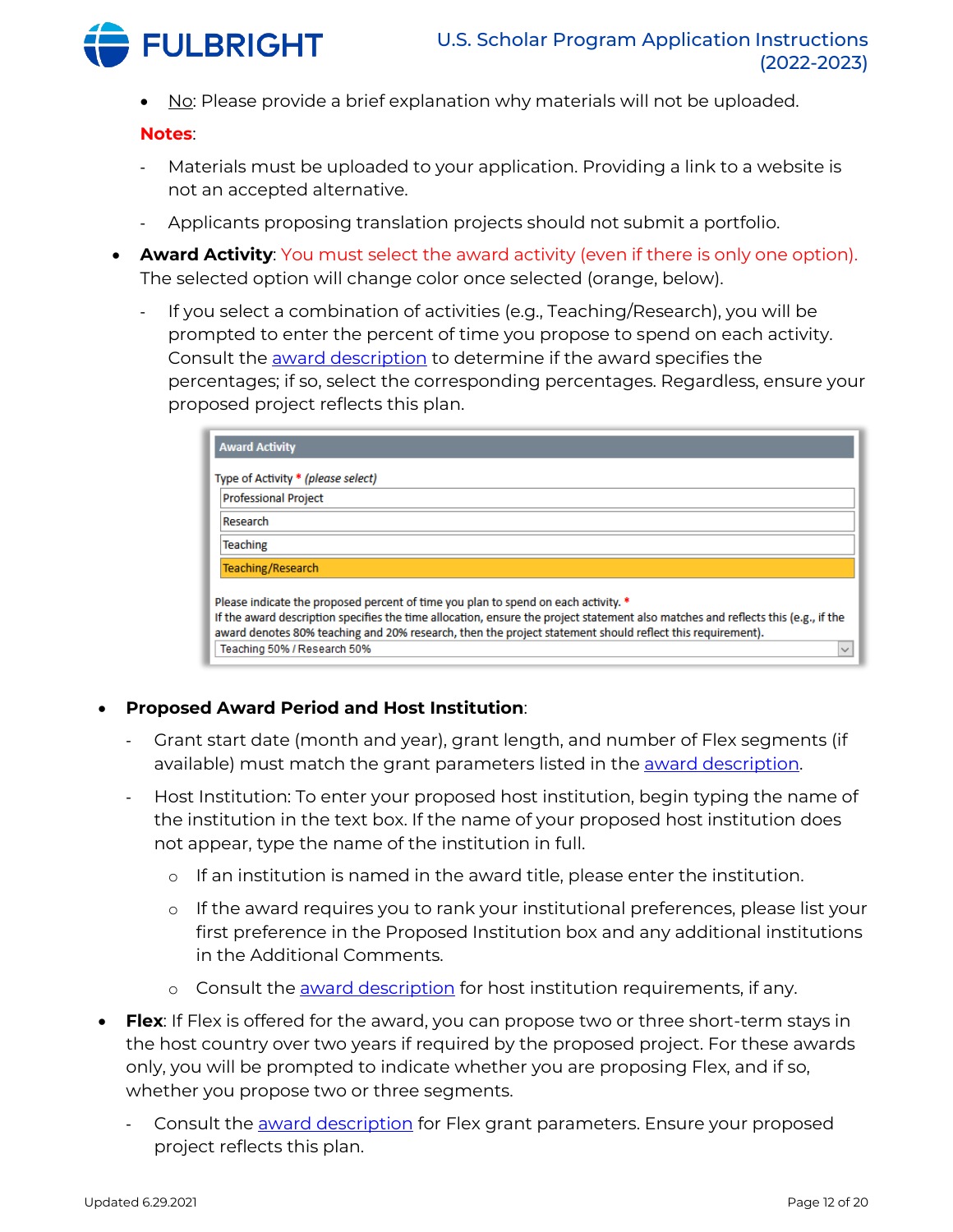

- Enter each proposed segment, click Add Proposed Segment, complete the pop-up form, and click Save.
- **Project Title and Abstract**:
	- Title: 100-character limit
	- Abstract: 700-character limit
	- Please remove any extra lines/spaces (ensure text appears in the box as singlespaced, not double-spaced)

Click *Save and Continue* to save your responses and advance to the next page.

## <span id="page-12-0"></span>Application Page: Essays & Uploads

This page collects additional information about you and your proposed project. Please carefully review [award](https://awards.cies.org/) for any additional guidance or requirements.

#### Note:

- **Short Essays**. Provide responses to the questions in the text boxes provided. (The questions are also available [here.\)](https://cies.org/application-requirements)
	- Note character limits.
	- Consider drafting your responses in a document first to monitor character limitations, then copy them into the text boxes in the application.
	- Please remove any extra lines/spaces (ensure text appears in the box as singlespaced, not double-spaced).
- **Bibliography**: Required if you selected *Research* or *Teaching/Research* on the Award Details page. Not accepted for: Teaching or Professional Project.
	- Ensure your bibliography follows these [requirements.](https://cies.org/application-requirements)
	- If this upload does not appear, check to make sure the award activity is selected.
- **Syllabi/Course Outlines**: Required if you selected *Teaching* or *Teaching/Research* on the Award Details page. Not accepted for: Research or Professional Project.
	- Ensure your syllabi/course outlines follow these [requirements.](https://cies.org/application-requirements)
	- If this upload does not appear, check to make sure the award activity is selected.
- **Project Statement**: Required for all applicants.
	- Ensure your statement follows these [requirements.](https://cies.org/application-requirements)
- **Curriculum Vitae/Resumé**: Required for all applicants.
	- Ensure your CV/Resumé follow these [requirements.](https://cies.org/application-requirements)
	- If this upload section does not appear, please re-select the country, award, and award activity.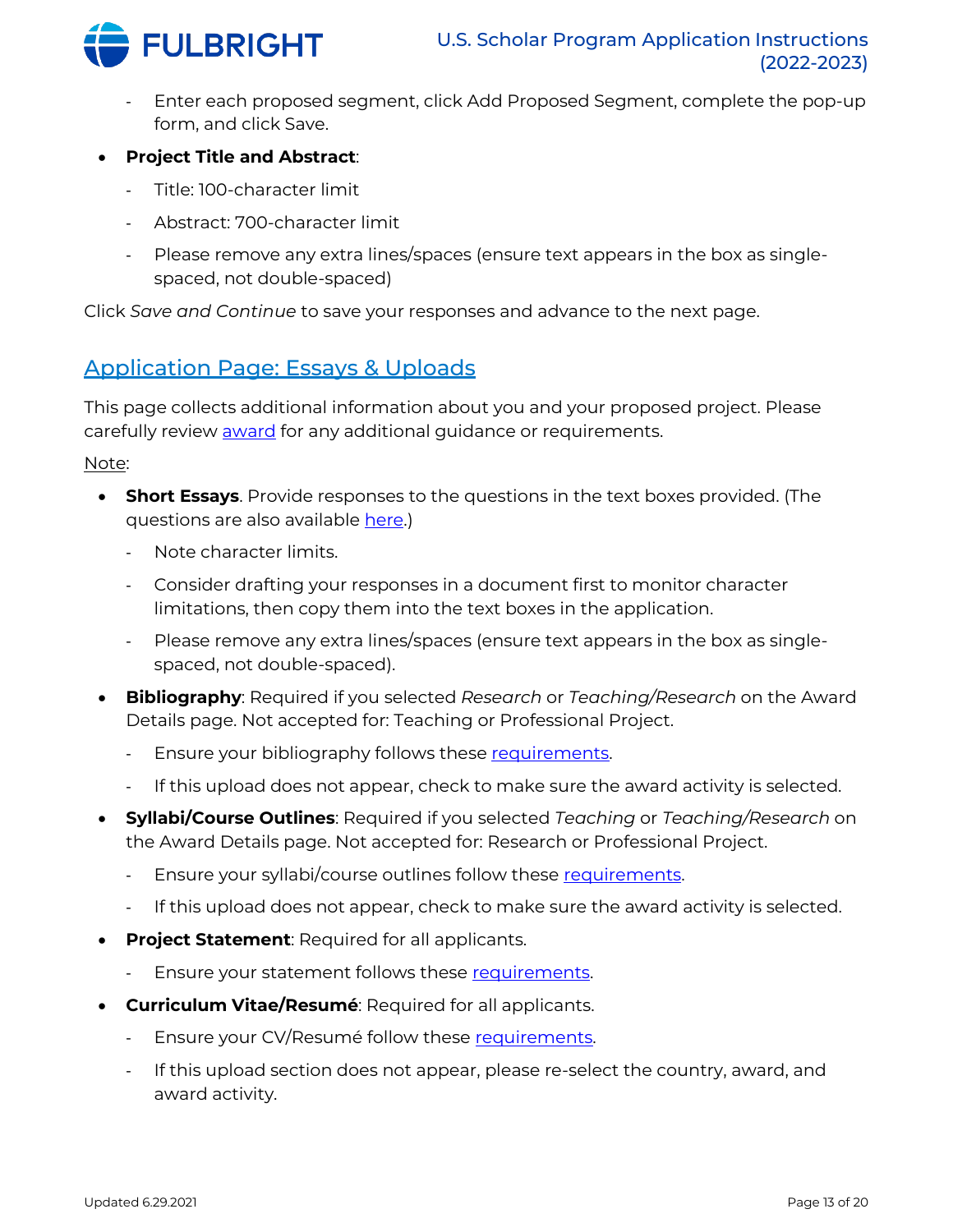

#### • **Letter(s) of Invitation**:

- Ensure your letter(s) of invitation follow these [requirements.](https://cies.org/application-requirements)
- Consult the [award description](https://awards.cies.org/) for requirements and any special instructions.
- If you have multiple invitations, you need to merge them into a single file to upload.

**Note:** Letter(s) will be accepted until October 1, 2021.

- **For awards where the invitation is required:** If your letter(s) are not submitted by this deadline, your application may not proceed in the review process.
- **For all other awards:** As a letter is not required, your application will proceed in the review process as-is.
- If your invitation is expected to arrive after the September  $15<sup>th</sup>$  application deadline, you should submit your application without the letter, and consult the IIE program staff listed in the [award](https://awards.cies.org/) for assistance with uploading it to your application.

#### <span id="page-13-0"></span>**How to upload your documents**

- Click *Browse,* locate and select the appropriate file
- Click *Open,* then click *Upload* to complete the file upload.
- Then, a message will appear indicating the document was uploaded successfully. Check the page count. (Example shows: date uploaded – file name – page count)

The following files have been uploaded:

• 04/06/2021 - App Test CV.pdf - 14 page(s) preview delete

**Note:** If any of files exceed the stated page limit, you will be prevented from submitting your application.

- Click *Preview* to preview your document.
- If needed, click *Delete* and upload a new document.

Click *Save and Continue* to save your responses and advance to the next page.

### <span id="page-13-1"></span>Application Page: Language Skills

Proficiency in language(s) other than English is necessary for some, but not all awards. This section collects information about your language proficiency, related to your proposed project.

The **award description** indicates to what extent foreign language proficiency may be needed.

There are two parts to the language proficiency evaluation: a self-evaluation and an external foreign language evaluation. The application indicates whether the self-evaluation is needed, and whether a foreign language evaluation is needed.

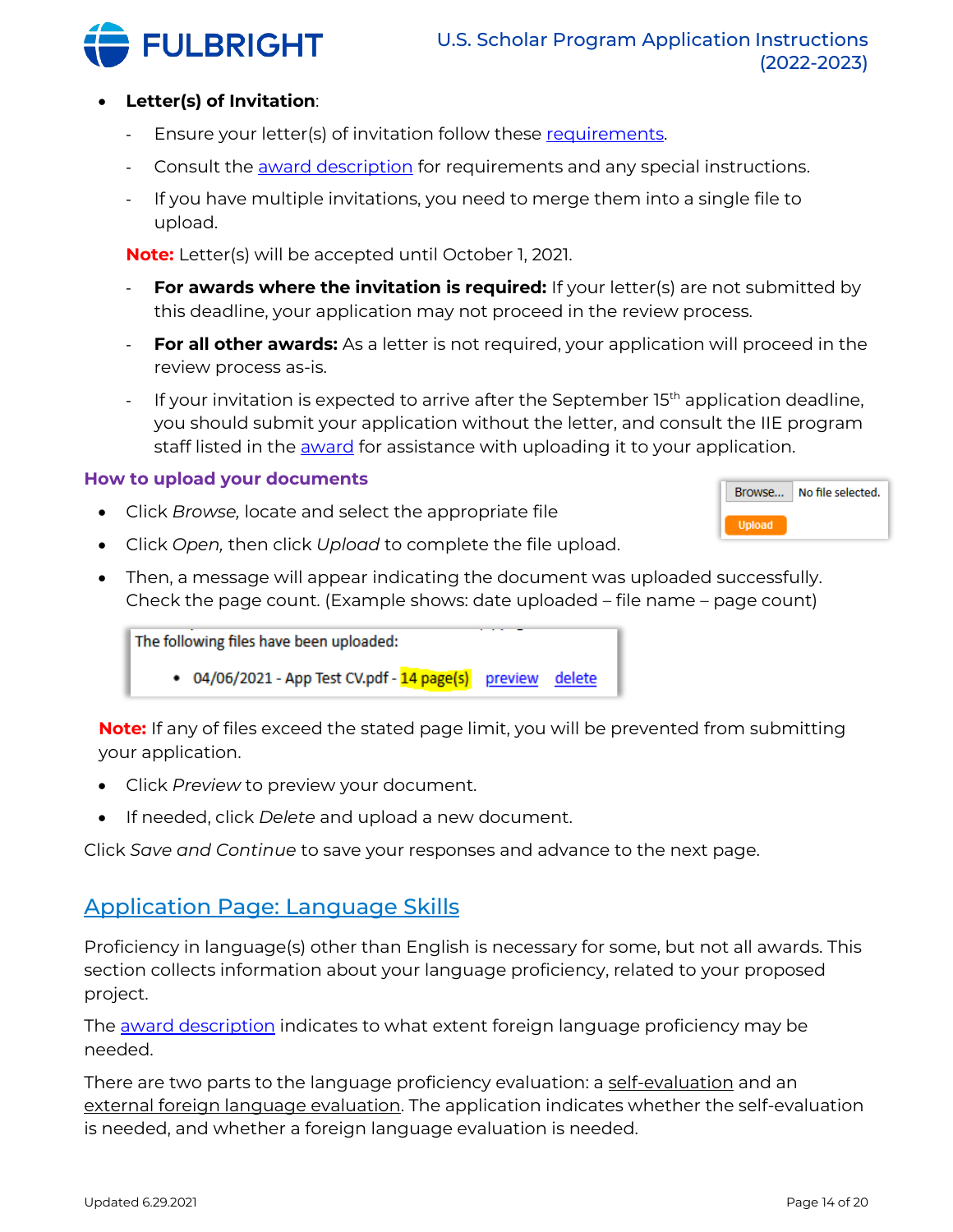

| <b>Award Requirements:</b>                                                                                                            | What this means in the application:                                                                                                                                                                                                                    |
|---------------------------------------------------------------------------------------------------------------------------------------|--------------------------------------------------------------------------------------------------------------------------------------------------------------------------------------------------------------------------------------------------------|
| None, English is sufficient                                                                                                           | Self-Evaluation: Optional: Complete self-evaluation for<br>language(s) relevant to your proposed project                                                                                                                                               |
|                                                                                                                                       | Foreign Language Evaluation: Do not register a Foreign<br>Language evaluator on the Recommendations &<br>Language Evaluators page                                                                                                                      |
| None, English is sufficient.<br>However, feasibility of<br>conducting the project<br>must be demonstrated in<br>the project statement | Self-Evaluation: Optional: Complete self-evaluation for<br>language(s) relevant to your proposed project<br>Foreign Language Evaluation: Optional: Register a<br>Foreign Language evaluator(s) on the<br>Recommendations & Language Evaluators page    |
| Recommended                                                                                                                           | Self-Evaluation: Required: Complete self-evaluation for<br>language(s) relevant to your proposed project<br>Foreign Language Evaluation: Recommended: Register<br>a Foreign Language evaluator(s) on the<br>Recommendations & Language Evaluators page |
| Required                                                                                                                              | Self-Evaluation: Required: Complete self-evaluation for<br>language(s) relevant to your proposed project<br>Foreign Language Evaluation: Required: Register<br>Foreign Language evaluator(s) on the<br>Recommendations & Language Evaluators page      |

#### **Self-Evaluation**

- Select the number of languages (other than English) relevant to proposed award activity. (You must select a number.)
- For each, select the language, and indicate your level of competency for each skill.
- Enter your responses to the questions in the text boxes. If you have selected more than one language, clearly address each language in the same text box. (See example on next page.)

| This text box has a 700-character limit, including spaces and punctuation. |  |
|----------------------------------------------------------------------------|--|
| Language 1:                                                                |  |
| Language 2:                                                                |  |
| 674 characters remaining                                                   |  |

#### **External Foreign Language Evaluation**

• This is addressed on via the Recommendations and Language Evaluators page.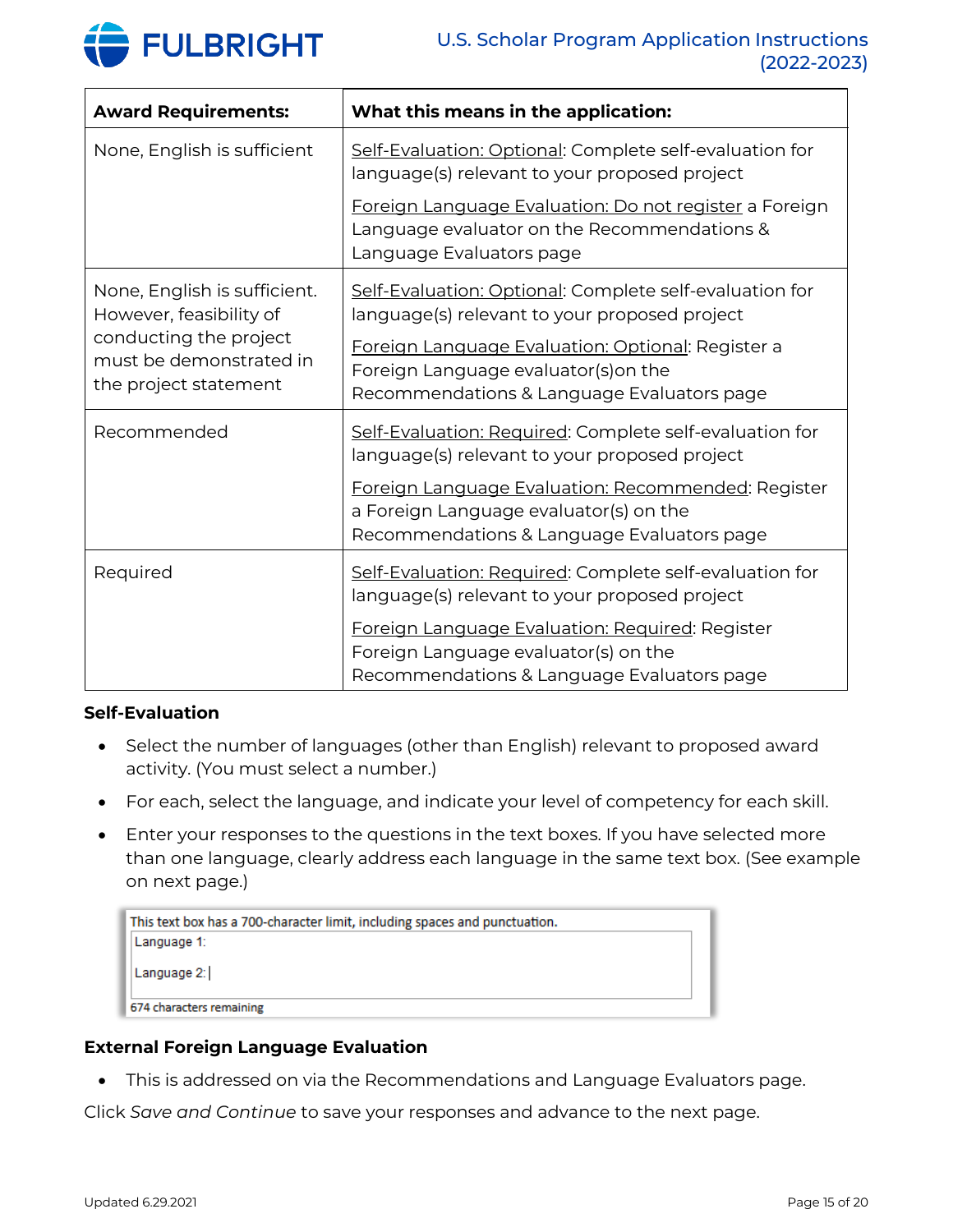

## <span id="page-15-0"></span>Application Page: Recommendations and Language Evaluators

Use this section to register your recommenders, and foreign language evaluator(s) (if needed).

- You are responsible for contacting your recommenders/evaluator about your request for letters/evaluation prior to registering them in the application.
- You are also responsible for ensuring the recommendations are submitted to the application by the application deadline: **September 15, 2021**. Please inform your recommenders of this deadline.
- Letters of recommendation (and foreign language evaluations, if needed) will be submitted directly to your application by the recommenders/evaluators you registered in the application. Letters submitted outside the online system will not be accepted.
- You may submit your application before your letters of recommendation and language evaluations have been submitted. You will still be able to monitor their receipt after you have submitted your application.
- Instructions you can share with your recommenders and evaluators is available [here.](https://cies.org/sites/default/files/2021-03/US_Scholar_LOR_and_FLE_Instructions_2021.pdf)

#### **Recommendations**

- All applications require **two** recommendations. Additional recommendations will **not** be accepted. If more than two are registered, the application will prevent you from submitting your application.
- Guidance on recommendations, including who may serve as a recommender, is available [here.](https://cies.org/application-requirements)

### **Foreign Language Evaluator(s)**

- If needed (as indicated by your response on the Language Skills page), register your foreign language proficiency evaluator(s).
- There is a maximum of two language proficiency evaluators. (Typically, one evaluator per foreign language.)
- Do not use these to add additional letters of recommendation.

#### **Registering your recommenders/evaluators and monitoring the status of receipt**

- You will be prompted to register your recommenders and evaluators.
- Recommenders and evaluators must be registered before you submit your application.
- You can track the status of recommendations, send reminders, and add/delete recommenders through this system before and after submission of your application.
- **To register your recommenders/evaluators**:
	- Click *Add Recommender/Evaluator* and complete the pop-up form.
	- Click *Send to Recommender* to generate automatic email to your recommender/evaluator
	- This will send them an email with instructions on submitting the online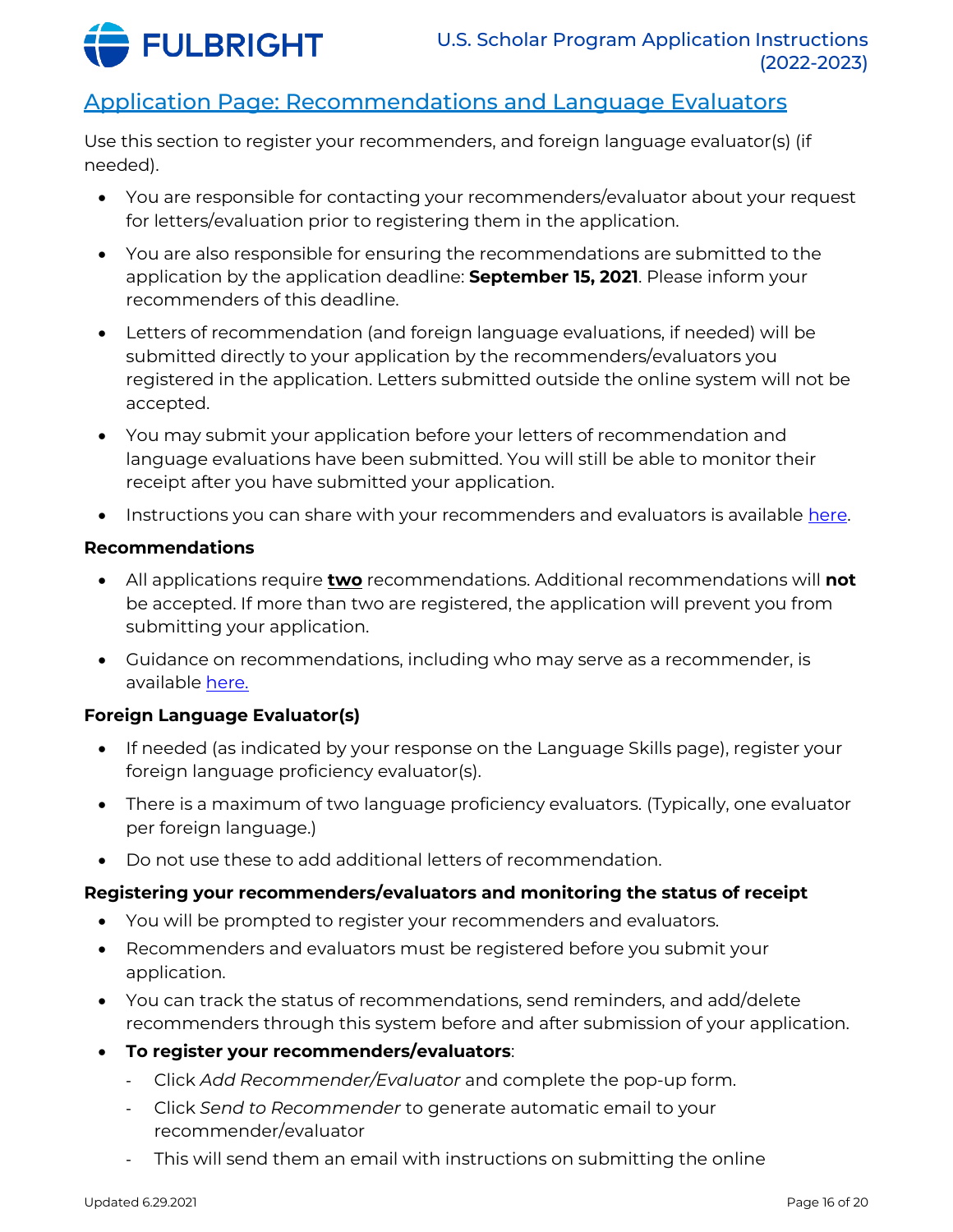

recommendation or completing the foreign language evaluation form.

- **To edit, send reminders, and monitor:**
	- *Edit*: Use this to edit their information if they have not yet started progress on their response. If they have already started their response, you will not be able to edit their information.

**Exception:** Recommender email addresses cannot be edited. To update their email address, you will need to exclude and re-add them.

- *Send Reminder*: Click on the recommender/evaluator; on the pop-up, click Send Reminder to send them a reminder to submit.
- *Exclude*: Use this to remove the recommender and replace with another individual (or to update their email address).

Here is what it looks like when a recommender has been registered (Language Evaluator), is in progress (Recommender One), and submitted (Recommender Two):

| <b>Name</b>               | <b>Status</b>                  |             |
|---------------------------|--------------------------------|-------------|
| Add Recommender/Evaluator |                                |             |
| Evaluator, Language       | Sent to recommender on April 6 | <b>Edit</b> |
| One, Recommender          | In progress as of February 23  | <u>Edit</u> |
| Two, Recommender          | Submitted on April 6           | Edit        |

### **For Recommenders/Foreign Language Evaluators**

- Recommenders/Evaluators receive an email from the Fulbright U.S. Scholar Program [\(scholars@iie.org\)](mailto:scholars@iie.org) inviting them to complete a letter/evaluation.
- Once they submit their letter/evaluation, they will receive a confirmation message on the application system, as well as an email confirming receipt.

Click *Save and Continue* to save your responses and advance to the next page.

## <span id="page-16-0"></span>Application Page: Portfolio

Based on the discipline information entered in the *Award Details* page, applicants whose proposed project is in one of the disciplines listed below may be prompted to upload portfolio materials to aid in the evaluation of their application (regardless of award activity selected).

If you selected one of these fields and indicated you would upload portfolio materials, this page will appear in your application for you to upload your media files. <u>More information</u> on these requirements.

#### **Disciplines commonly requiring a portfolio:**

- Architecture
- Creative Writing (creative fiction and non-fiction, playwriting, poetry, screenwriting and other)
- Dance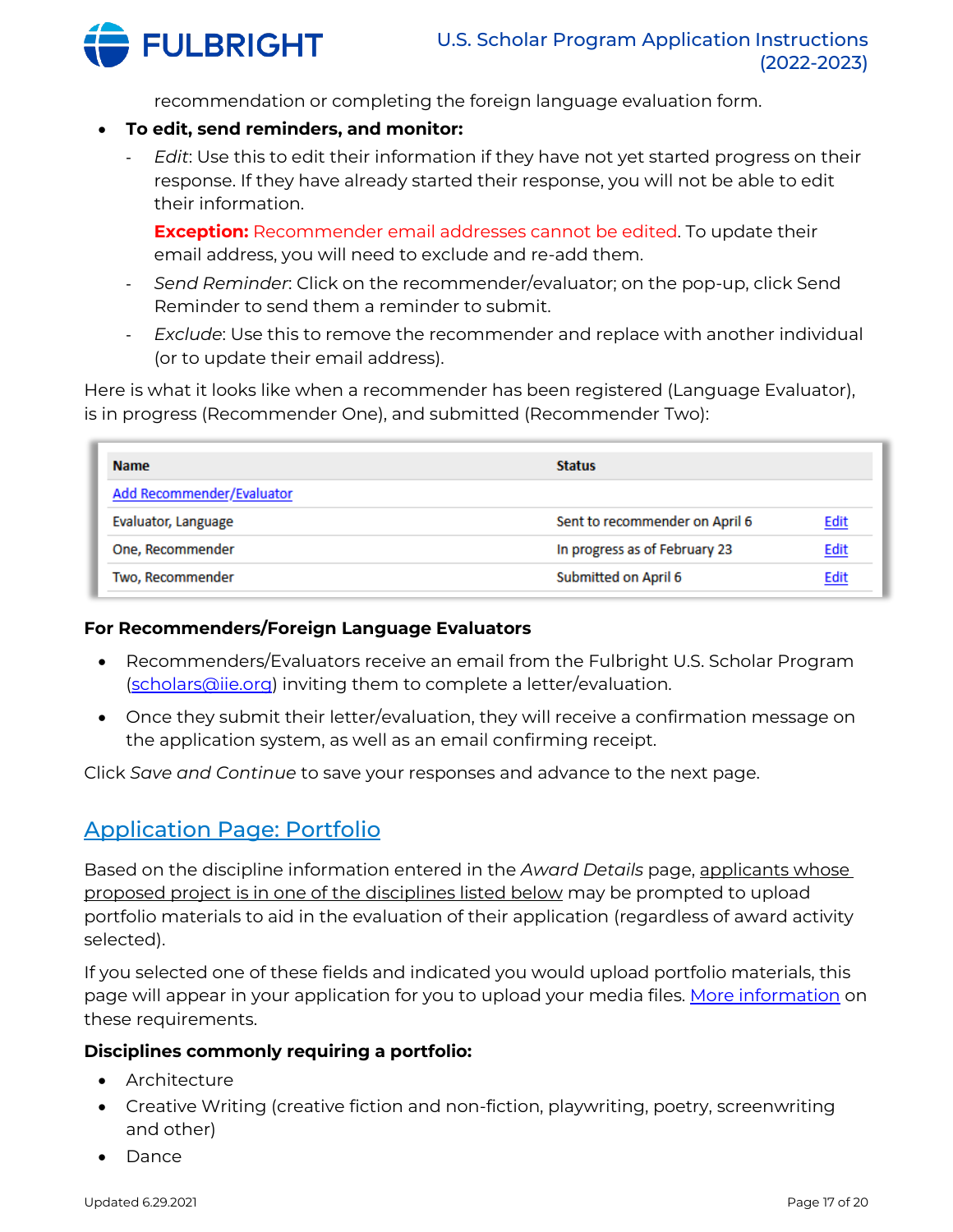

- Design and Crafts (fashion design, graphic design, industrial design, interior design, bookmaking, ceramics, furniture, glass, jewelry & metalworking, textiles & fiber)
- Filmmaking
- Journalism
- Music (composition, conducting, performance and other)
- Theater arts
- Visual Arts (animation, digital, drawing, illustration, installation, media arts, mixed media, painting, performance, photography, printmaking, sculpture and other)

This page will not appear for other disciplines.

Click *Save and Continue* to save and advance to the next page.

## <span id="page-17-0"></span>Application Page: Additional Information

• **Alternate Award Preferences**: Indicate whether you are willing to consider other awards.

**Note:** Your application and supporting documents should be tailored to the award selected. It is only guaranteed to be considered for this award. In rare cases, an applicant whose application was recommended during the peer review process may be considered for an alternate award. (This process is driven by programmatic needs.)

Click *Save and Continue* to save and advance to the next page.

## <span id="page-17-1"></span>Application Page: Signature

Carefully review this section. Your electronic signature attests to the authenticity and accuracy of the information supplied in the application.

Certify that the information you provided in the application is true and complete by typing your full legal name in the Signature Box:



<span id="page-17-2"></span>Click *Confirm* to save and continue to the next page.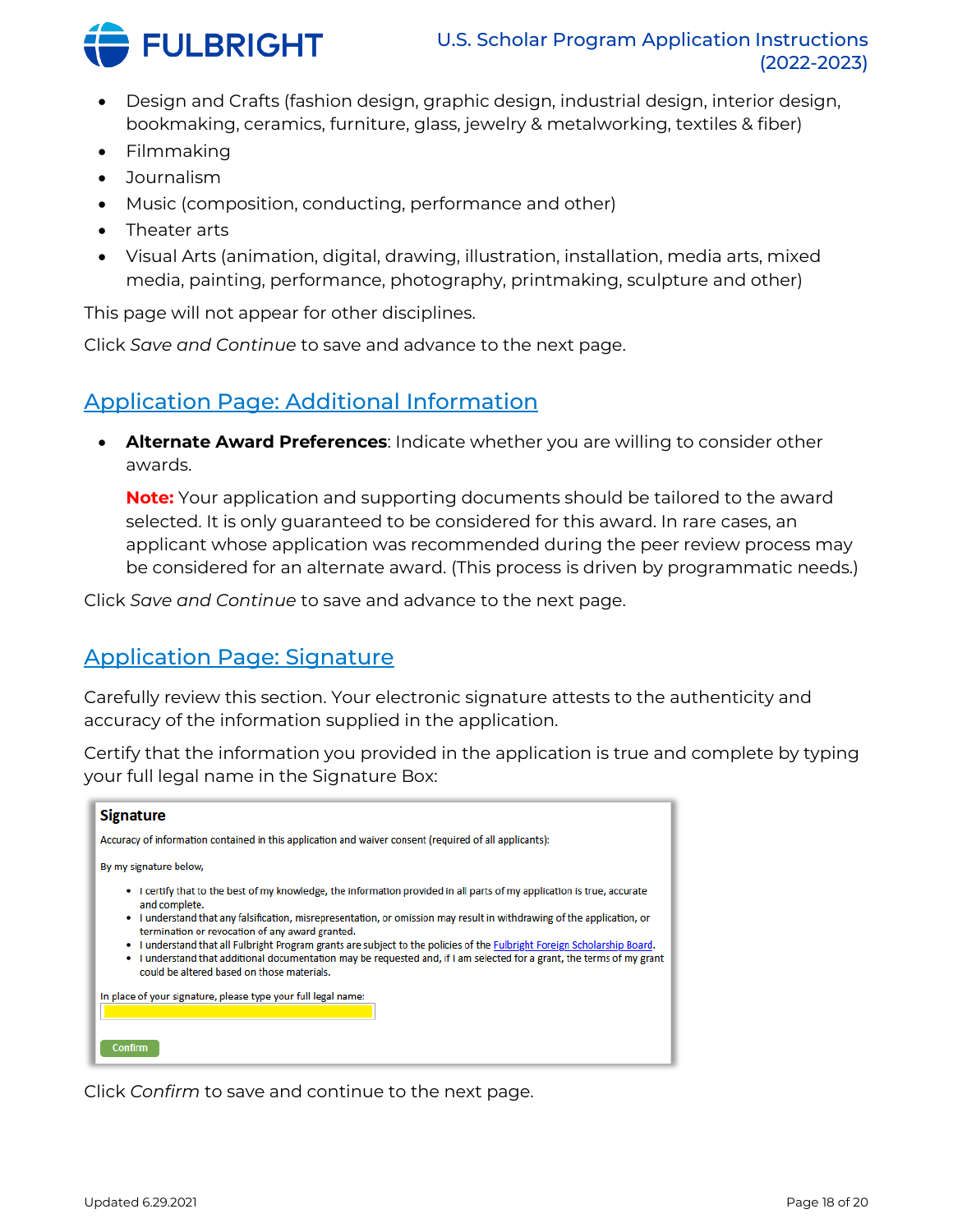

# Application Page: Review & Submit!

The application will review the responses entered and will display any incomplete questions and required attachments that need attention.

- If no errors appear, then your application is ready for submission.
- If any errors appear, correct or complete these sections and return to the Review section to determine if your application is ready for submission.

Clicking on any error will take you to the corresponding application page for correction.

Below is an example of the *Review & Submit* page with errors and missing responses.

Note: There are two types of errors:

- **Required Field or Error** (top section): these must be addressed before submitting your application.
- **Warning: Letter of Invitation** (lower section): This warning will not prevent you from submitting your application without the invitation letter. However, if the award you have selected requires an invitation, and it is not submitted by October 1, 2021, your application may not proceed in the review process.

| <b>Review &amp; Submit</b>                                                                                        |                                                               |
|-------------------------------------------------------------------------------------------------------------------|---------------------------------------------------------------|
|                                                                                                                   |                                                               |
| We have detected the following errors with your application.<br>These errors must be corrected before submission. |                                                               |
| <b>Section</b>                                                                                                    | <b>Required Field or Error</b>                                |
| <b>Contact Information</b>                                                                                        | Applicants must include the Zip+4 for their permanent address |
| <b>Contact Information</b>                                                                                        | <b>Missing Contact Information</b>                            |
| <b>Award Details</b>                                                                                              | Missing Award Details Information                             |
| <b>Award Details</b>                                                                                              | Please enter at least three (3) proposed Flex Segments        |
| <b>Essays &amp; Uploads</b>                                                                                       | Curriculum Vitae/Resume may not exceed six (6) pages          |
| <b>Essays &amp; Uploads</b>                                                                                       | <b>Missing Bibliography</b>                                   |
| Essays & Uploads                                                                                                  | <b>Missing Course Syllabi</b>                                 |
| Essays & Uploads                                                                                                  | <b>Missing Essay Information</b>                              |
| Essays & Uploads                                                                                                  | <b>Missing Project Statement</b>                              |
| <b>Additional Information</b>                                                                                     | <b>Missing Additional Information</b>                         |
| Signature                                                                                                         | Please complete prior to submission.                          |
| We have detected the following potential problems with your application:                                          |                                                               |

<span id="page-18-0"></span>

| <b>Section</b>   | <b>Warning</b>                                                                                                                                                                                                    |
|------------------|-------------------------------------------------------------------------------------------------------------------------------------------------------------------------------------------------------------------|
| Essays & Uploads | You may submit your application without an invitation letter. However,<br>if it is required by the award and not provided by the application<br>deadline, your application may not proceed in the review process. |

Once you have made any necessary corrections, return to the *Review* page. When all required errors have been corrected, you will be able to submit your application.

Before submitting, preview your application proof: Use this to review all responses entered in the application (double check) and all materials you uploaded. You will not be able to edit your application after submission.

## Click *Submit Application*.

# APPLICATION DEADLINE: September 15, 2021

Deadline for Recommendation Letters: September 15, 2021

Deadline for Invitation Letter(s): October 1, 2021